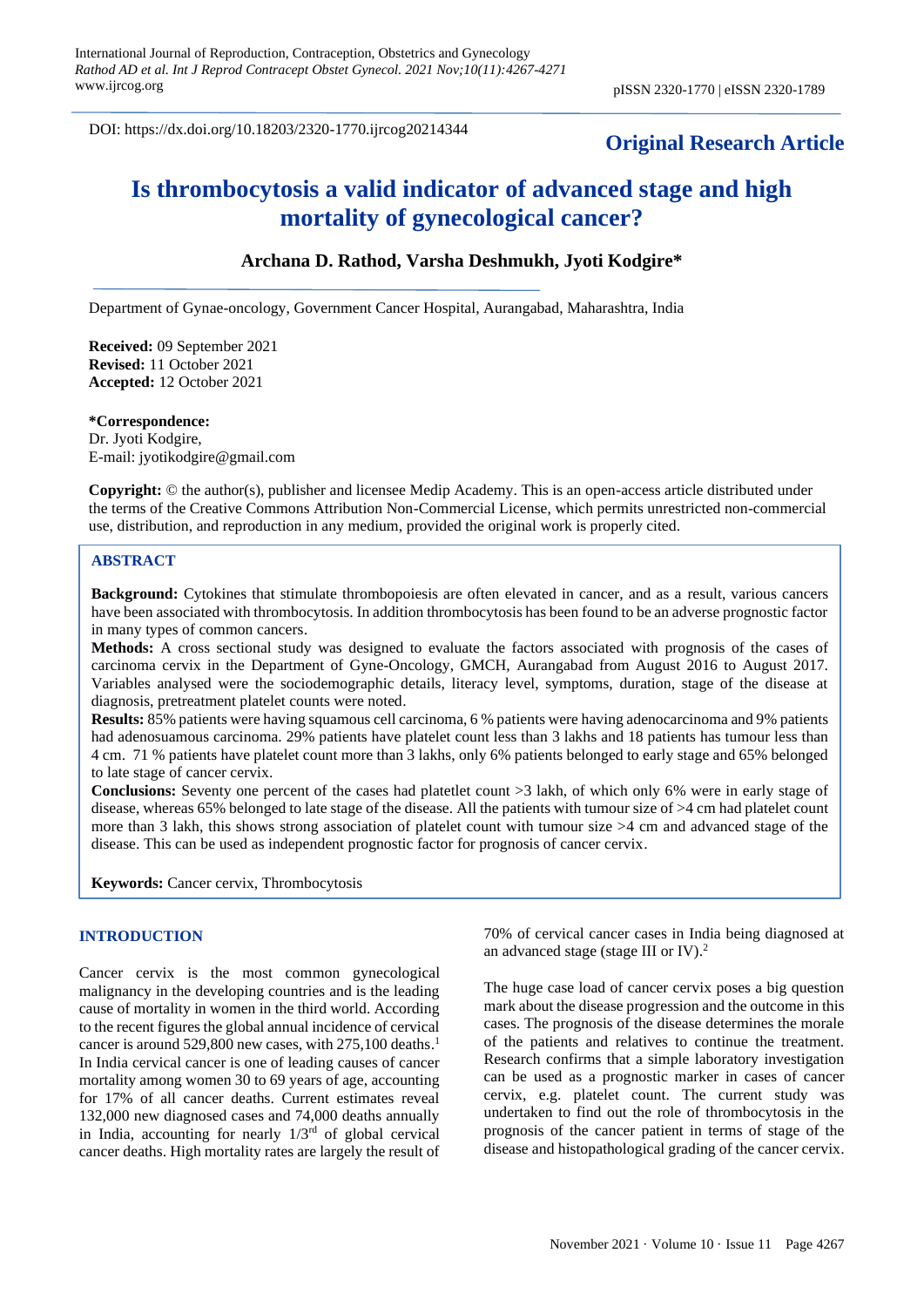Platelets are important cellular particles for hemostasis and vascular integrity. They are produced from bone marrow precursor cells, megakaryocytes. Abnormalities in their normal circulating number either in the form of thrombocytosis or thrombocytopenia are associated with many pathologic conditions. <sup>1</sup> Cytokines that stimulate thrombopoiesis are often elevated in cancer, and as a result, various cancers have been associated with thrombocytosis. In addition thrombocytosis has been found to be an adverse prognostic factor in many types of common cancers

Squamous cell carcinoma (SCC) is the predominant histological type accounts for three-fourths of all cervical cancers. Adenocarcinoma and adenosquamous cell carcinoma represent 10-15%, and other or unspecified histology represent the remaining 10-15%.<sup>3,4</sup> Since histopathology is a cornerstone in the detection and the diagnosis of cervical cancer, we believe that clarifying the prognostic value of pathological type is an important issue that might influence the management, treatment and surveillance planning of newly diagnosed cervical cancer.

## **METHODS**

#### *Study type*

A cross sectional study was designed to evaluate the factors associated with prognosis of the cases of carcinoma cervix.

#### *Study place*

This study was conducted at Department of Gynaeoncology, GMCH, Aurangabad.

#### *Study period*

The study took place for a period of 1 year August 2016 to August 2017.

#### *Inclusion criteria*

All women diagnosed with carcinoma cervix by histopathology report and consenting to be a part of the study were included. The study subjects were 100 that were included in the study.

#### *Exclusion criteria*

Recurrence cases and metastasis due to any other malignancy in the body were excluded.

## *Procedure*

With the ethical approval this study was conducted. Statistically analysis was done. Variables analysed were the sociodemographic details, literacy level, symptoms, duration, stage of the disease at diagnosis, pretreatment platelet counts were noted, and were co-related with the stage of the disease and the histopathological type and grading of the disease. The slides were opined by a senior professor of pathology. Results were expressed as means and percentages, and statistical significance was calculated using software Epiinfo.

## **RESULTS**

Mean age of the patients was 57.35 years (30-82 years) 81% patients were illiterate and majority were from rural area.

## **Table 1: Socio demographic characteristics of the study subjects.**

| <b>Variables</b>   |                 | <b>Percentage</b> | <b>Number</b>  |
|--------------------|-----------------|-------------------|----------------|
|                    | 30-39           | 9                 | 9              |
|                    | 40-49           | 26                | 26             |
|                    | 50-59           | 21                | 21             |
| Age                | 60-69           | 32                | 32             |
|                    | 70-79           | 11                | 11             |
|                    | >79             | 1                 | 1              |
|                    | Total           | 100               | 100            |
| Social             | <b>BPL</b>      | 71                | 71             |
| status             | Non-BPL (APL)   | 29                | 29             |
| <b>Education</b>   | Illiterate      | 81                | 81             |
|                    | Primary         | 15                | 15             |
|                    | Secondary       | 4                 | 4              |
| <b>Residential</b> | Urban           | 22                | 22             |
|                    | Rural           | 78                | 78             |
| <b>Religion</b>    | Hindu           | 70                | 70             |
|                    | Muslim          | 8                 | 8              |
|                    | Christianity    | $\overline{0}$    | $\overline{0}$ |
|                    | <b>Buddhism</b> | 20                | 20             |
|                    | Jainism         | 2                 | 2              |
|                    | Total           | 100               | 100            |

#### **Table 2: Distribution of the patients of cancer cervix according to staging.**

| <b>Stage of ca cervix</b> | <b>Total patients</b> |
|---------------------------|-----------------------|
| IA                        | 3                     |
| 1B                        |                       |
| II A                      | 6                     |
| $\mathbf{II} \mathbf{B}$  | 18                    |
| III A                     | 10                    |
| III <sub>B</sub>          | 40                    |
| <b>IVA</b>                | 8                     |
| <b>IVB</b>                | 8                     |
| <b>Total</b>              | 100%                  |

Majority of the patients were of 3B staging (40%) followed by 2B (18%).

85% patients were having squamous cell carcinoma, 6% patients were having adenocarcinoma and 9% patients had adenosuamous carcinoma (Table 3).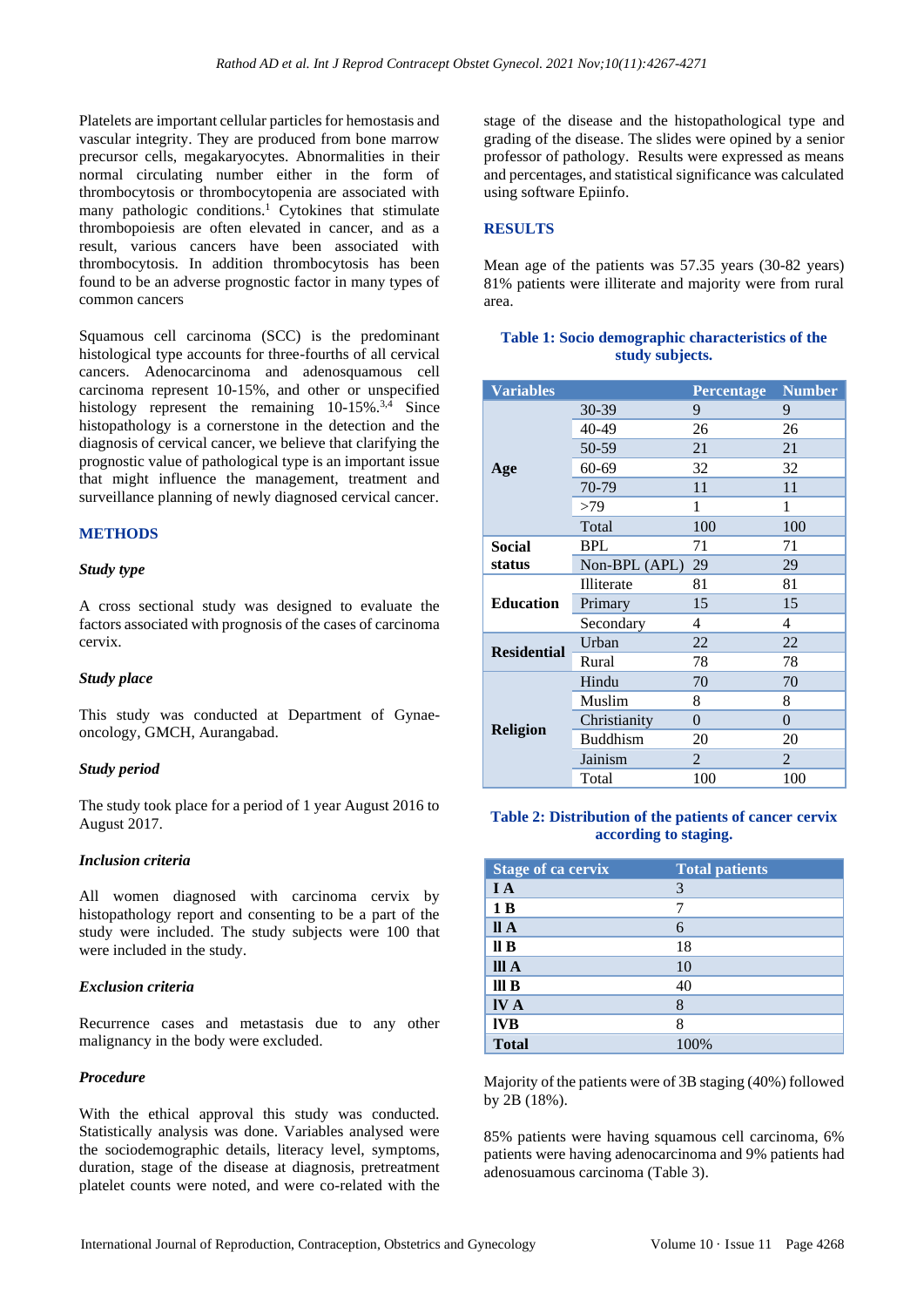| <b>Stage of cancer cervix</b> | <b>LCK</b> squamous | <b>LCNK</b> squamous | Adenocarcinoma | <b>Adenosquamous</b>     |
|-------------------------------|---------------------|----------------------|----------------|--------------------------|
| IA                            |                     |                      |                |                          |
| 1B                            |                     |                      |                |                          |
| <b>IIA</b>                    |                     |                      |                |                          |
| $\mathbf{I}$                  |                     | 10                   | -              | $\overline{\phantom{a}}$ |
| <b>IIIA</b>                   |                     |                      |                |                          |
| IIIB                          | 22                  | 39                   |                |                          |
| <b>IVA</b>                    |                     |                      |                |                          |
| <b>IVB</b>                    |                     |                      |                |                          |
|                               | 28 (28%)            | 57 (57%)             | 6(6%)          | 9(9%)                    |

## **Table 3: Histopathological variant of study subjects.**

**Table 4 showing correlation of platelet count with stage of cancer cervix and its size.**

| Stage of ca cervix       | $\leq$ 3 lakh | $>3$ lakh  | <b>Total</b> | Tumour size <4 cm Tumour size >4 cm |          |
|--------------------------|---------------|------------|--------------|-------------------------------------|----------|
| I A                      |               |            |              |                                     |          |
| 1B                       |               |            |              |                                     |          |
| II A                     |               |            |              |                                     |          |
| $\mathbf{II} \mathbf{B}$ |               | 13         | 18           |                                     | 18       |
| III A                    |               |            | 10           | $\overline{\phantom{0}}$            | 10       |
| III <sub>B</sub>         |               | 31         | 40           |                                     | 40       |
| <b>IVA</b>               |               |            |              |                                     |          |
| IV B                     |               |            |              |                                     |          |
| <b>Total</b>             | 29 (29%)      | $71(71\%)$ | 100%         | 18 (18%)                            | 72 (72%) |

29% patients had platelet count less than 3 lakhs and 18 patients had tumour less than 4 cm.

71% patients have platelet count more than 3 lakhs, only 6% patients belonged to early stage and 65% belonged to late stage of cancer cervix.

# **DISCUSSION**

In our study, early stage ca cervix IA, IB. II A were only 16%, whereas late stage IIB to IVB were 84% (Table 2).

This is important because the survival rate in early stage ca cervix are very good and surgical treatment is more accurate. It gives the advantage of removing primary disease, allowing accurate staging and allowing adjuvant therapy to be more accurately targeted. This gives excellent results with 5 year survival rate.

Majority of patients in our study (84%) reported late in stage. Late stage disease has lower 5 year survival rate and in addition it exposes the patient to chronic radiation damage to bladder, bowel and vagina (which is difficult to manage). Secondly, the late stage malignancy was associated with higher age group as elderly age group experiences more morbidity than younger patients.

In our study, we tried to correlate the platelet count along with stage of the disease (early versus late stage) and size of the lesion. Case records from our hospital information showed that among 100 patients of cancer cervix, 29% had

platelet count of less than 3 lakh/mm<sup>3</sup>. In this group 10 patients belong to early stage of cancer and 18 patients had tumour size less than 4 cm. This association was statistically significant for patient of early stage ca cervix and lesion less than 4 cm (Table 3).

The retrospective analysis shows that platelet count at the time of diagnosis can predict the tumour size. This can be explained on the basis that cytokines that stimulates thrombopoisis often elevated in cancer cervix. Secondly the cancer cells use platelets as shield to protect themselves from the attack of immune system. Platelets also have new role in promotion of vascular integrity in cancer. They also serve as carrier of bio-active molecules and growth factor VEGF, EGF, PDGF, IGF. This substances contribute actively to the growth of the tumour and in the process of embolization in microcirculation. Thus platelet count reflects the VEGF concern in tumour and favourable environment needed to activate and to contribute to tumour angiogenesis which all together promote the growth of the tumour.<sup>5</sup>

Seventy one percent of the cases had platelet count >3 lakh, of which only 6% were in early stage of disease, whereas 65% belonged to late stage of the disease. All the patients with tumour size of >4 cm had platelet count more than 3 lakh, this shows strong association of platelet count with tumour size >4 cm and advanced stage of the disease. This can be used as independent prognostic factor for prognosis of cancer cervix.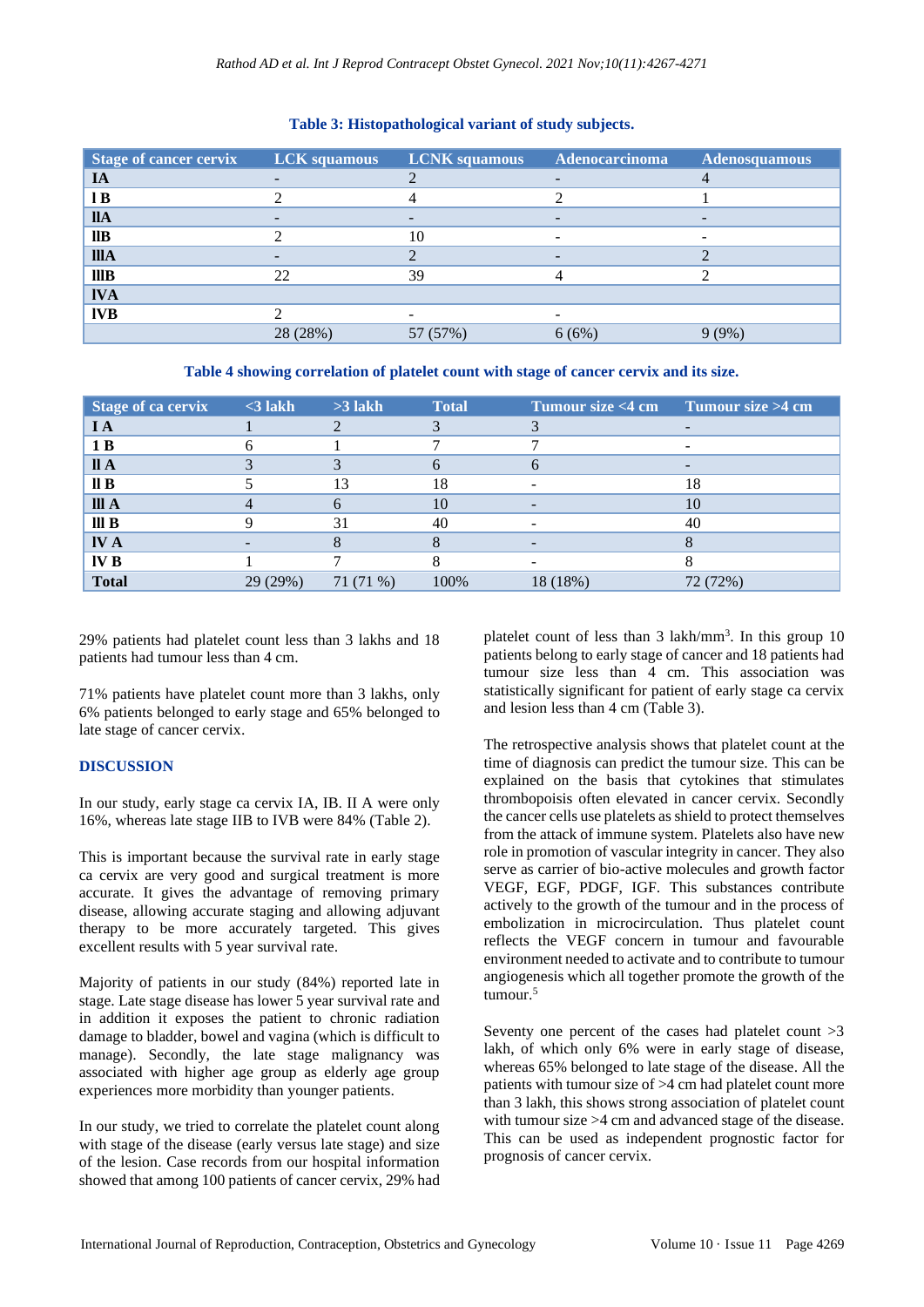In our study, early stage of cancer cervix (I to IIA) comprise of 16 cases. The distribution was two cases of LCK. Six cases of LCNK and 2 cases of squamous cell carcinoma. This early stages have low risk of lymph node metastasis and recurrences. They can also be cured by cone biopsy with clean surgical margin and extrafascial hysterectomy and radical tracheloctomy. The incidence of lymphvasular invasion is very less and find positive correlation between depth of invasion and presence of lymphovascular invasion (Table 4).

Eighty four percentage of our cases belong to advanced stage i.e. from IIB to IVB. The causes of majority of the cases reporting late were many like financial reason, family problem, ashamed of, nobody paid attention, taken mistaken as AUB, not diagnosed at periphery early. This patients were also found to widow, left by husband without any active support from family. Late advanced stage cases of cancer cervix unique problem of limited survival and morbidity in the favour of vesicovaginal and rectovaginal fistula. They are associated with other co-morbidity like distant metastasis, anaemia, malnutrition and chronic pelvic pain.

An elevated platelet count may have various causes and is either primary due to essential thrombocytosis or other myeloproliferative disorders or secondary to infection, trauma or surgery, iron deficiency, or malignancy. Thrombocytosis appears to be a universal marker of adverse outcomes in cancer. Its association with worse oncologic outcomes has been also reported in oesophageal squamous cell carcinoma, gastric adenocarcinoma, renal cell carcinoma, ovarian carcinoma. 6

Initially, Hernandez et al. reported that thrombocytosis was an independent indicator of poor prognosis in 113 stage I-IV cervical cancer patients treated with radiotherapy. <sup>7</sup> Surgical pathologic variables were not available in this study. Rodriguez et al found that an elevated platelet count  $(>300,000/\text{iL})$  was an independent prognostic factor for poor survival of 219 surgically treated patients with stage IB cervical carcinoma. The authors noted a significant association between elevated platelet count and large lesion size (greater than 4 cm) and low preoperative hematocrit levels, whereas age, race, pelvic node metastases, histology and tumor grade showed no statistical correlation with thrombocytosis.<sup>8</sup>

The squamous cell carcinoma, which includes LCK and LCNK constitute the major bulk of our patients (85%). This may be because of the more prevalence of HPV 16 subtype which is said to be causative agent in squamous cell carcinoma. HPV 18 subtype is associated with endocervical (adeno and adenosqumous) carcinoma which is less prevalent than 16 type.

In our study, 19% were LCK, 44% were LCNK and squamous cell carcinoma were 12%, remaining were adeno and adenosquamous carcinoma i.e. 15%. Adenocarcinoma are associated with less five year survival rate and greater degree of lymph node metastasis. Adenosquamous carcinoma have still poorer outcome with respective stage, size of lesion, nodal status and the age.

We would like to emphasize that the squamous cell carcinoma, which includes LCK and LCNK constitute the major bulk of our patients (85%). This may be because of the more prevalence of HPV 16 subtype which is said to be causative agent in squamous cell carcinoma. HPV 18 subtype is associated with endocervical (adeno and adenosqumous) carcinoma which is less prevalent than 16 type.

This agrees with Jain et al where squamous cell carcinoma accounted for 75-80%, adeno carcinoma 15-25% and adenosquamous 3-5% of cervical cancer. Saini et al showed adenocarcinoma 5%.<sup>9,10</sup>

Limitations of the study are the patient survival should have been followed up for at least 2 years but it has not been followed in this study due to time constraint and other external factors.

# **CONCLUSION**

In our study, early stage ca cervix IA, IB. IIA were only 16%, whereas late stage IIB to IVB were 84%.

Seventy one percent of the cases had platelet count >3 lakh, of which only 6% were in early stage of disease, whereas 65% belonged to late stage of the disease. All the patients with tumour size of >4 cm had platelet count more than 3 lakh, this shows strong association of platelet count with tumour size >4 cm and advanced stage of the disease. This can be used as independent prognostic factor for prognosis of cancer cervix.

*Funding: No funding sources Conflict of interest: None declared Ethical approval: The study was approved by the Institutional Ethics Committee*

# **REFERENCES**

- 1. Bleeker JS, Hogan WJ. Thrombocytosis: diagnostic evaluation, thrombotic risk stratification, and riskbased management strategies. Thrombosis.  $2011:2011$
- 2. Nandakumar A, Anantha N, Venugopal TC. Incidence, mortality and survival in cancer of the cervix in Bangalore, India. Br J Cancer. 1995;71:1348-52.
- 3. Vizcaino AP, Moreno V, Bosch FX, Munoz N, Barros-Dios XM, Parkin DM. International trends in the incidence of cervical cancer: I. adenocarcinoma and adenosquamous cell carcinomas. Int J Cancer. 1998;75:536-45.
- 4. Vizcaino AP, Moreno V, Bosch FX, Munoz N, Barros-Dios XM, Borras J, Parkin DM. International